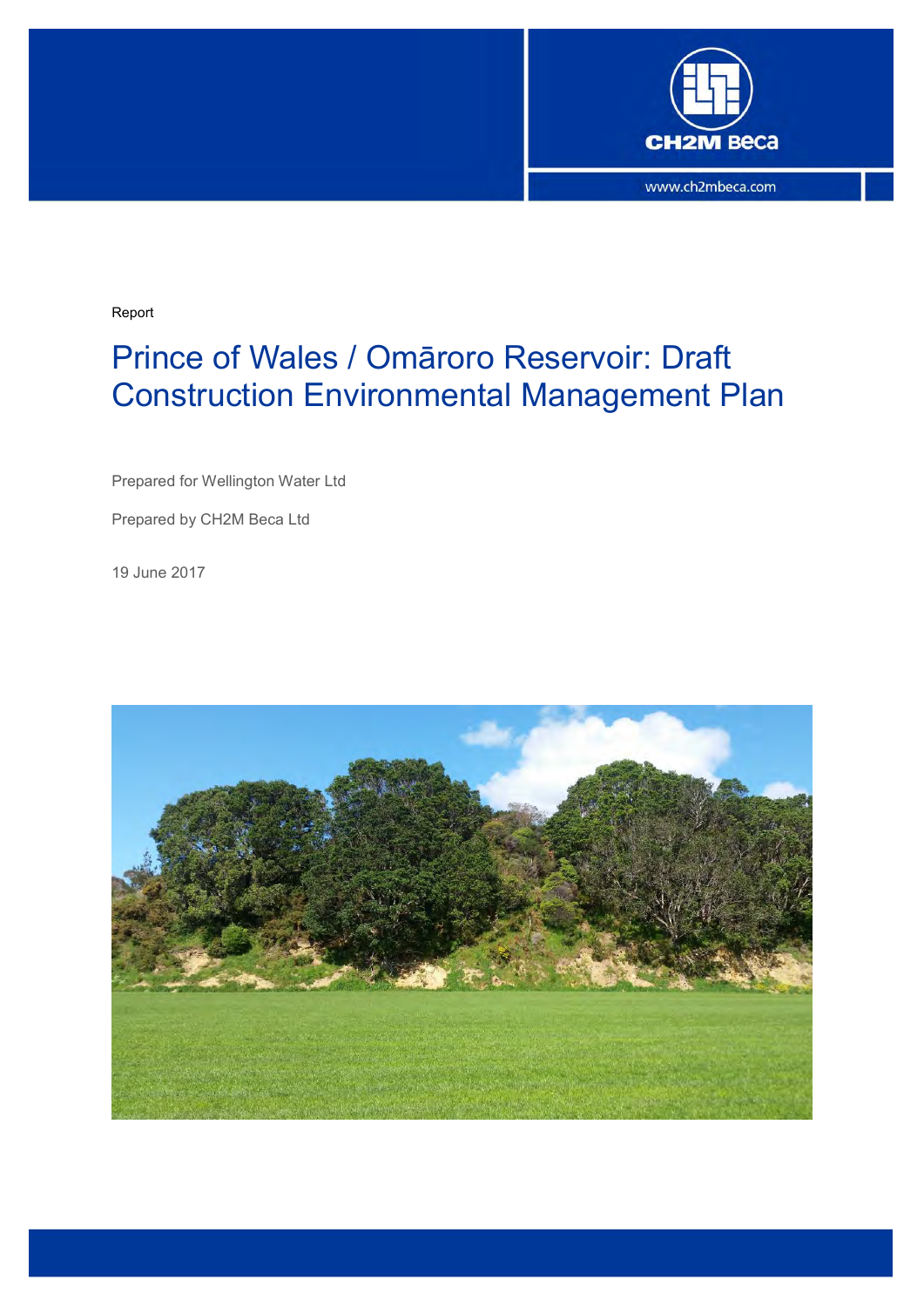## **Revision History**

| <b>Revision Nº</b> | <b>Prepared By</b>      | <b>Description</b>   | <b>Date</b>  |
|--------------------|-------------------------|----------------------|--------------|
|                    | <b>Mhairi Rademaker</b> | Draft for consenting | 19 June 2017 |
|                    |                         |                      |              |
|                    |                         |                      |              |
|                    |                         |                      |              |
|                    |                         |                      |              |

## **Document Acceptance**

| <b>Action</b> | <b>Name</b>             | <b>Signed</b> | <b>Date</b> |
|---------------|-------------------------|---------------|-------------|
| Prepared by   | <b>Mhairi Rademaker</b> |               | 19/06/2017  |
| Reviewed by   | <b>Matt Trlin</b>       |               | 13/09/2017  |
| Approved by   | <b>Richard Hickman</b>  |               | 14/09/2017  |
| on behalf of  | CH2M Beca Ltd           |               |             |

© CH2M Beca 2017 (unless CH2M Beca has expressly agreed otherwise with the Client in writing).

 the purpose for which it is intended in accordance with the agreed scope of work. Any use or reliance by any person contrary to the above, to which Beca has not given its prior written consent, is at that person's own risk. This report has been prepared by CH2M Beca on the specific instructions of our Client. It is solely for our Client's use for

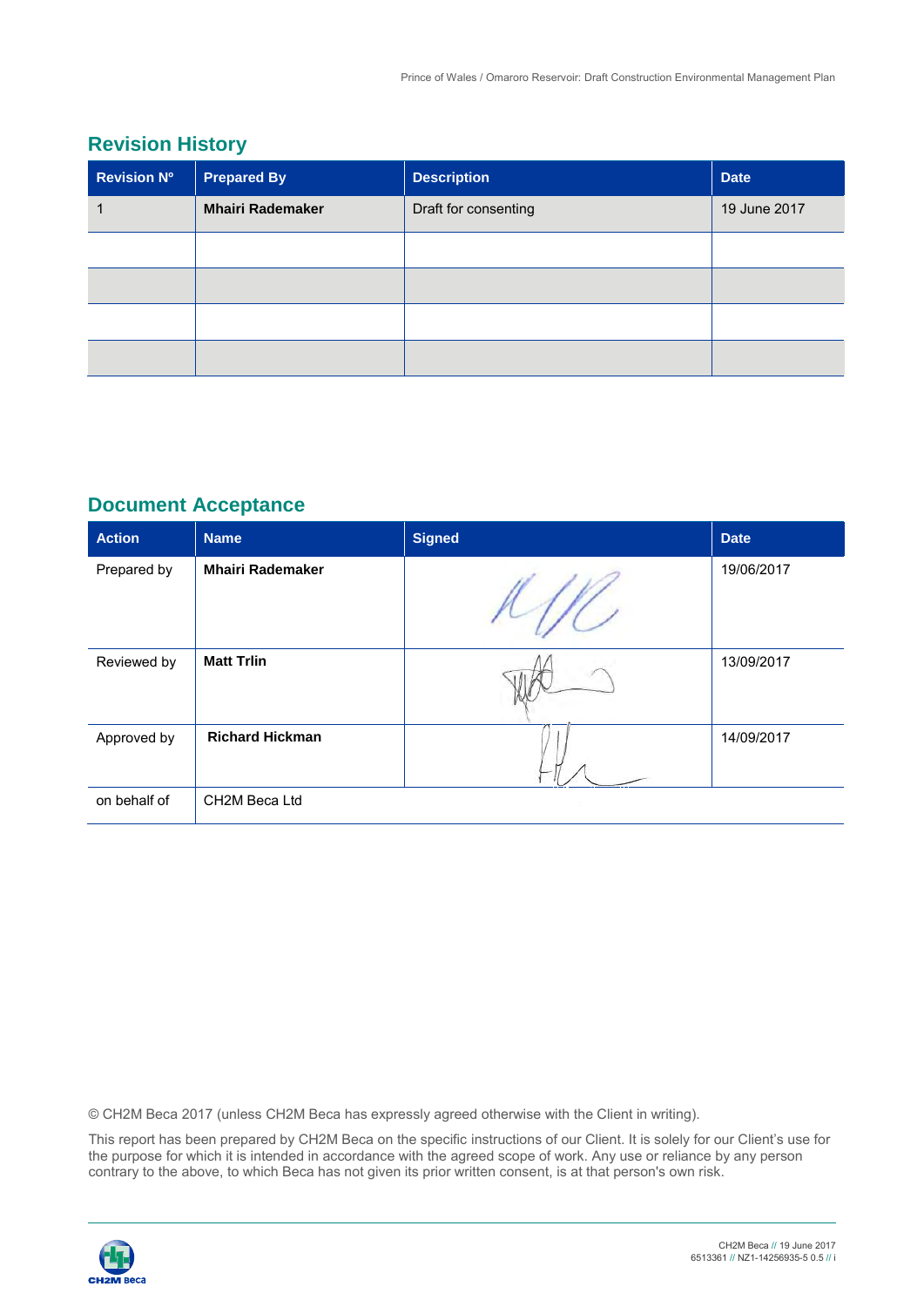# **Contents**

| 1           | <b>Introduction</b>               |                                    | 1              |
|-------------|-----------------------------------|------------------------------------|----------------|
| $\mathbf 2$ |                                   | <b>Description of works</b>        | $\mathbf{2}$   |
|             | 2.1                               | Site description                   | $\overline{2}$ |
|             | 2.2                               | Project description                | 3              |
|             | 2.3                               | Construction staging and programme | 5              |
|             | 2.4                               | Hours of work                      | 6              |
| 3           |                                   | <b>Project approvals</b>           | 7              |
| 4           | <b>Operating procedures</b>       |                                    | 8              |
|             | 4.1                               | Erosion and sediment control       | 8              |
|             | 4.2                               | Dust                               | 8              |
|             | 4.3                               | Noise and vibration                | 8              |
|             | 4.4                               | <b>Construction traffic</b>        | 9              |
|             | 4.5                               | Accidental discovery protocol      | 9              |
|             | 4.6                               | Landscape management               | 9              |
| 5           |                                   | Incident management                | 11             |
| 6           |                                   | <b>Complaints management</b>       | 12             |
| 7           | <b>Roles and responsibilities</b> |                                    | 13             |
|             | 7.1                               | Structure and responsibilities     | 13             |
|             | 7.2                               | Contact details                    | 13             |

# Appendices (not provided in this draft)

## **Appendix A**

Omāroro reservoir easement, designation, and resource consent conditions

## **Appendix B**

Construction programme

# **Appendix C**

Construction Erosion and Sediment Control Plan

## **Appendix D**

Construction Noise and Vibration Management Plan

## **Appendix E**

Construction Traffic Management Plan

## **Appendix F**

Accidental Discovery Protocol

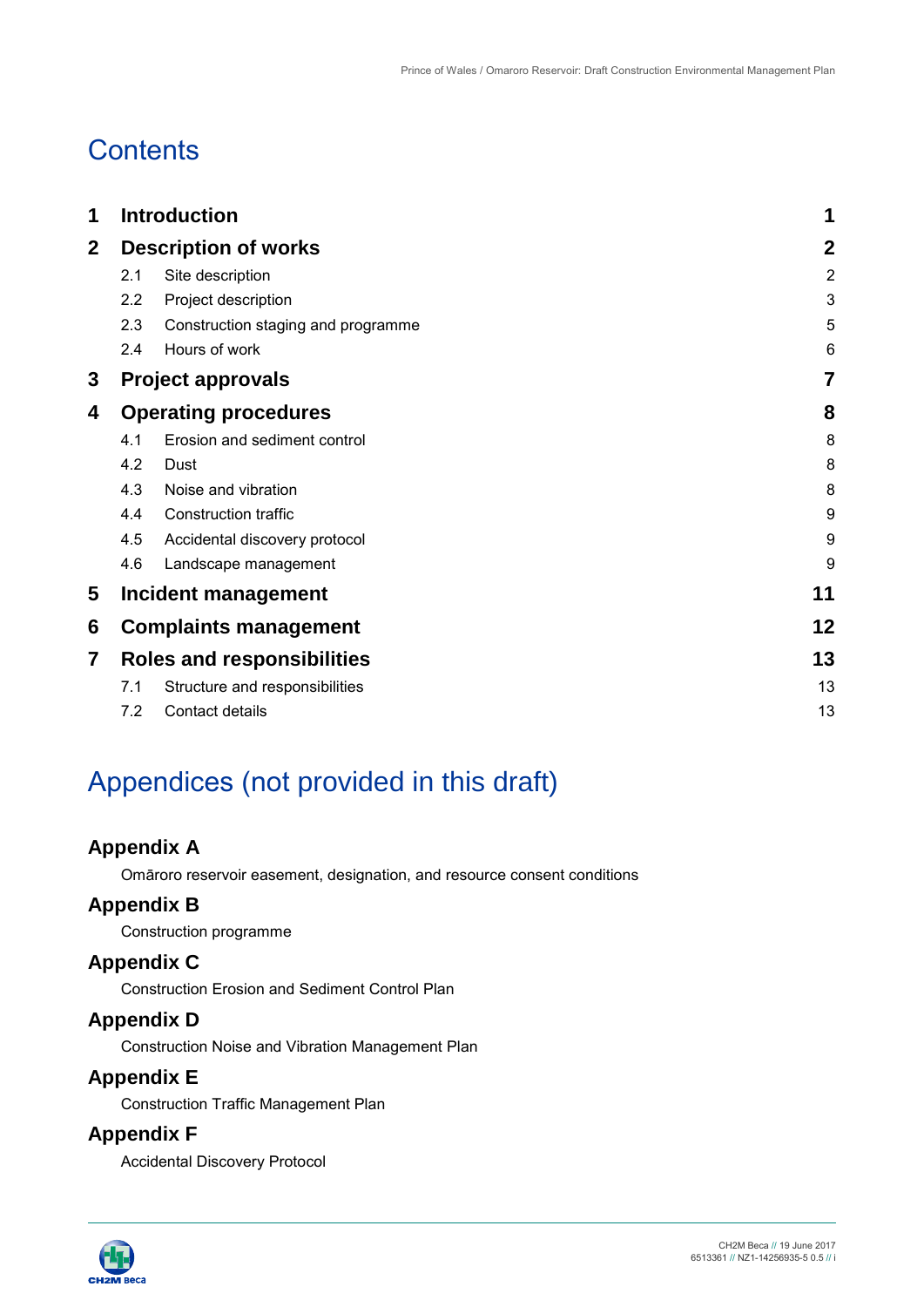# **Appendix H**

Landscape Management Plan

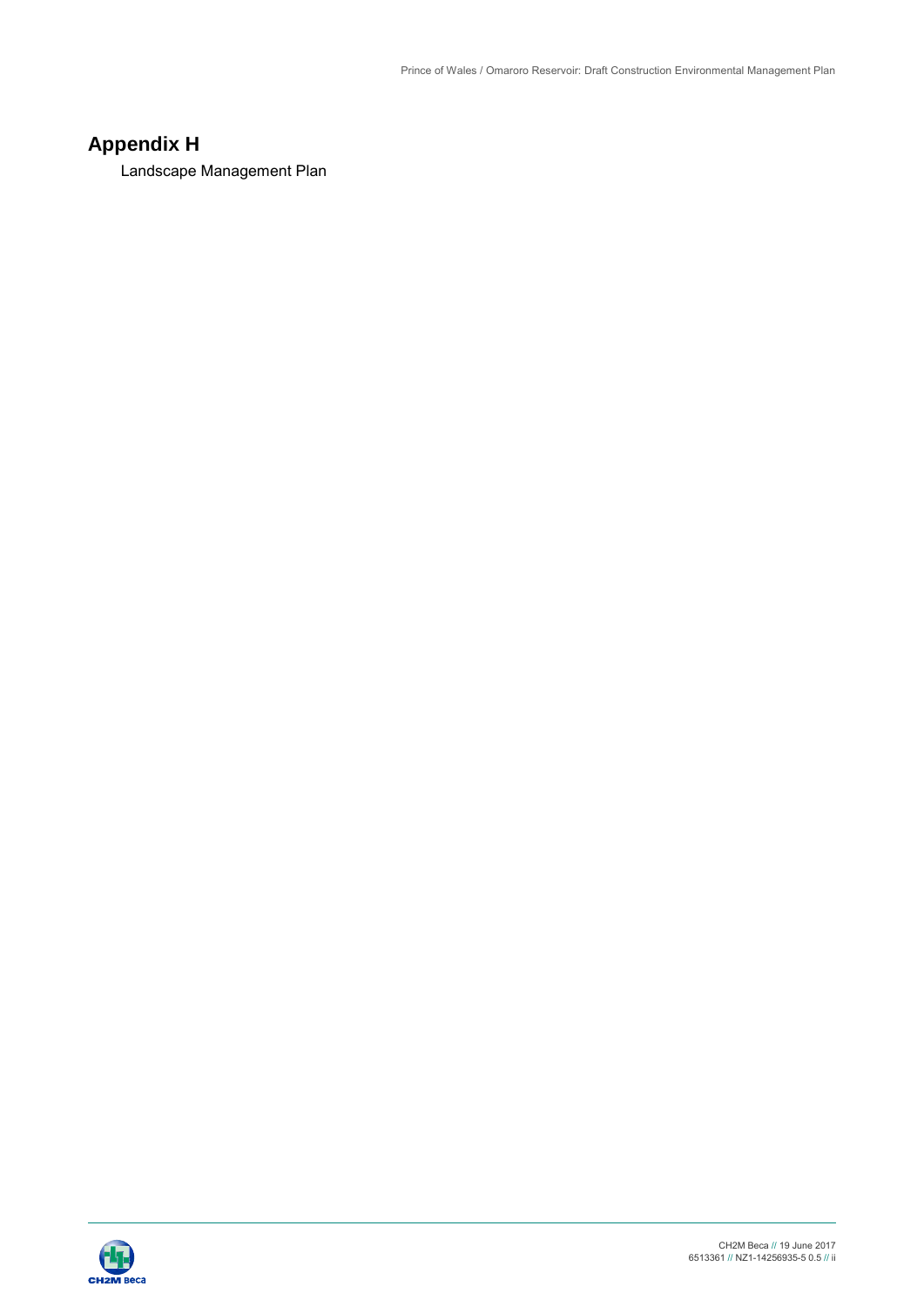# Preface

 structure and content that should be included in the final CEMP. This Construction Environmental Management Plan (CEMP) is provided in draft form to demonstrate the

 City Council (WCC) and resource consent applications lodged with Greater Wellington Regional Council This version of the CEMP has been prepared to support the Notice of Requirement lodged with Wellington (GWRC).

 Wales/Omāroro Reservoir to ensure that the works meet all regulatory requirements. The Construction Noise certified by WCC and the Erosion and Sediment Control Plan will be certified by GWRC. It demonstrates how WCC, WWL, and their appointed contractor will manage construction of the Prince of and Vibration, Construction Traffic, Landscape Management and Playing Fields Management Plans will be

 The final CEMP will be completed prior to commencement of construction of the reservoir and will be provided to WCC and GWRC for information.

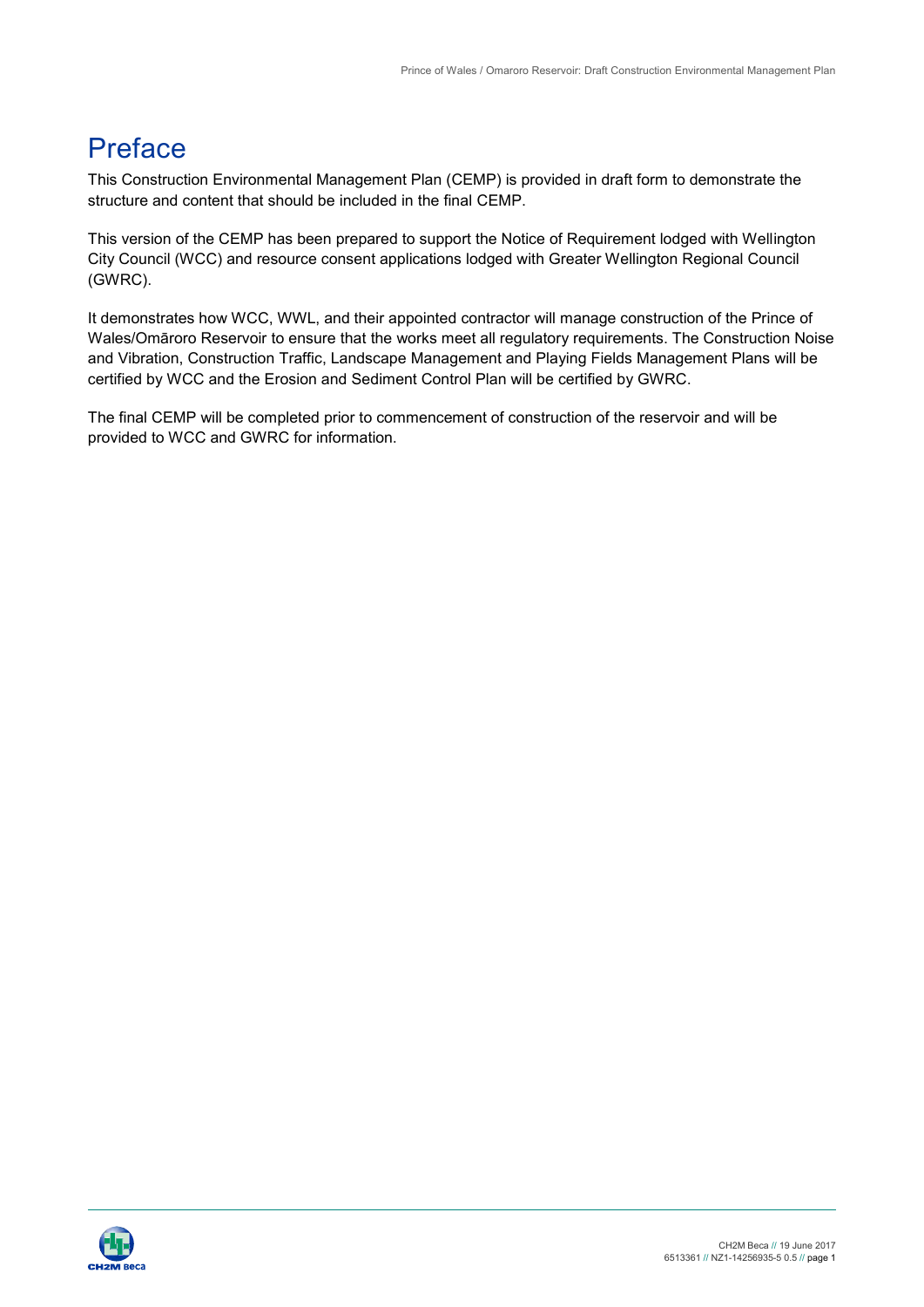#### 1 **Introduction**

 methods, and tools for the management of environmental effects associated with construction of the Prince This Construction Environmental Management Plan (CEMP) provides a high-level overview, framework, of Wales/Omāroro Reservoir development works.

 The purpose of this plan is to assist the Wellington City Council (WCC), Wellington Water Limited (WWL), and the selected contractor to manage, remedy, and mitigate environmental effects in order to meet resource consent and designation conditions, relevant legislation, and WCC and WWL's environmental objectives.

This CEMP will:

- **Provide a brief overview of the Project**
- Outline proposed staging and methodologies
- **Provide a planned programme for the works**
- **Detail operational procedures for the management of erosion and sediment, noise and vibration,** construction traffic, and general operation of the site to minimise adverse effects of the Project on the environment and surrounding residents
- Outline processes for responding to environmental incidents
- **Dutline processes for responding to complaints**
- Detail roles, responsibilities, and contact details

The appendices to this CEMP will address specific construction effects including:

- Construction erosion and sediment control (CESCP)
- Construction traffic management (CTMP)
- Construction noise and vibration management (CNVMP)
- Accidental archaeological discovery (ADP)
- **Landscape management and planting (LMP)**

A copy of this CEMP should be held on site at all times during construction.

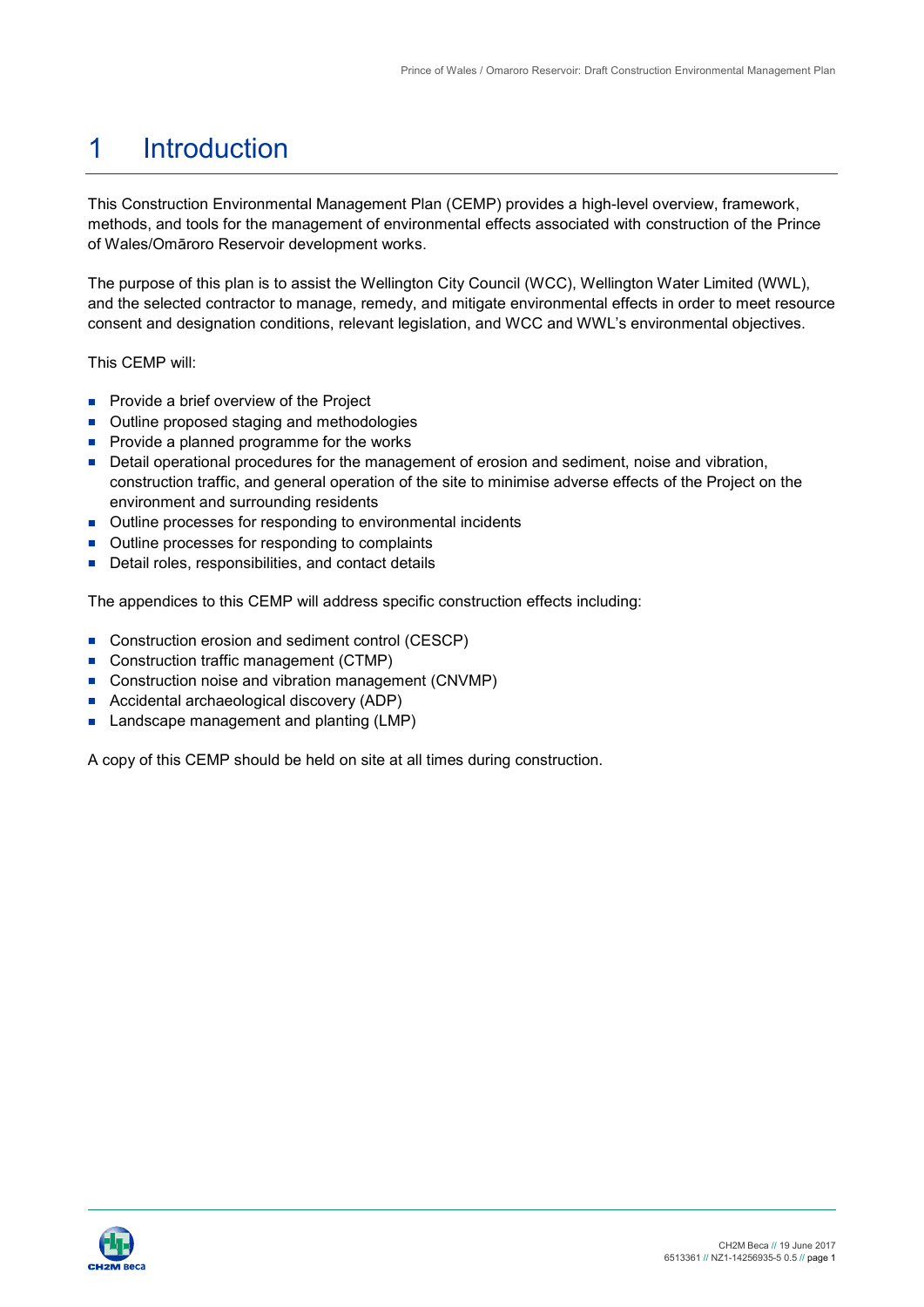#### 2 Description of works

# **2.1 Site description**

 lower), the Wellington Harriers Club building, and a number of bush walk paths. The Prince of Wales Park is located in Mount Cook, Wellington (refer to [Figure 1\)](#page-6-0), within the Wellington City Council Inner Town Belt. It is used for sports and recreation purposes, with two sport fields (upper and



Figure 1: Aerial view of Prince of Wales Park

<span id="page-6-0"></span> with an unnamed tributary of the Waitangi Stream to the north-west. To the north, the tree and grass The park topography is that of a rounded spur landform sloping downhill from Dorking Road to the reservoir site on the open grassed and vegetated rounded knoll. The knoll slopes down to a small, vegetated gully vegetated bank slopes down to the flat, grassed upper playing field. To the west, the knoll slopes down a vegetated slope to the lower playing field to the east.

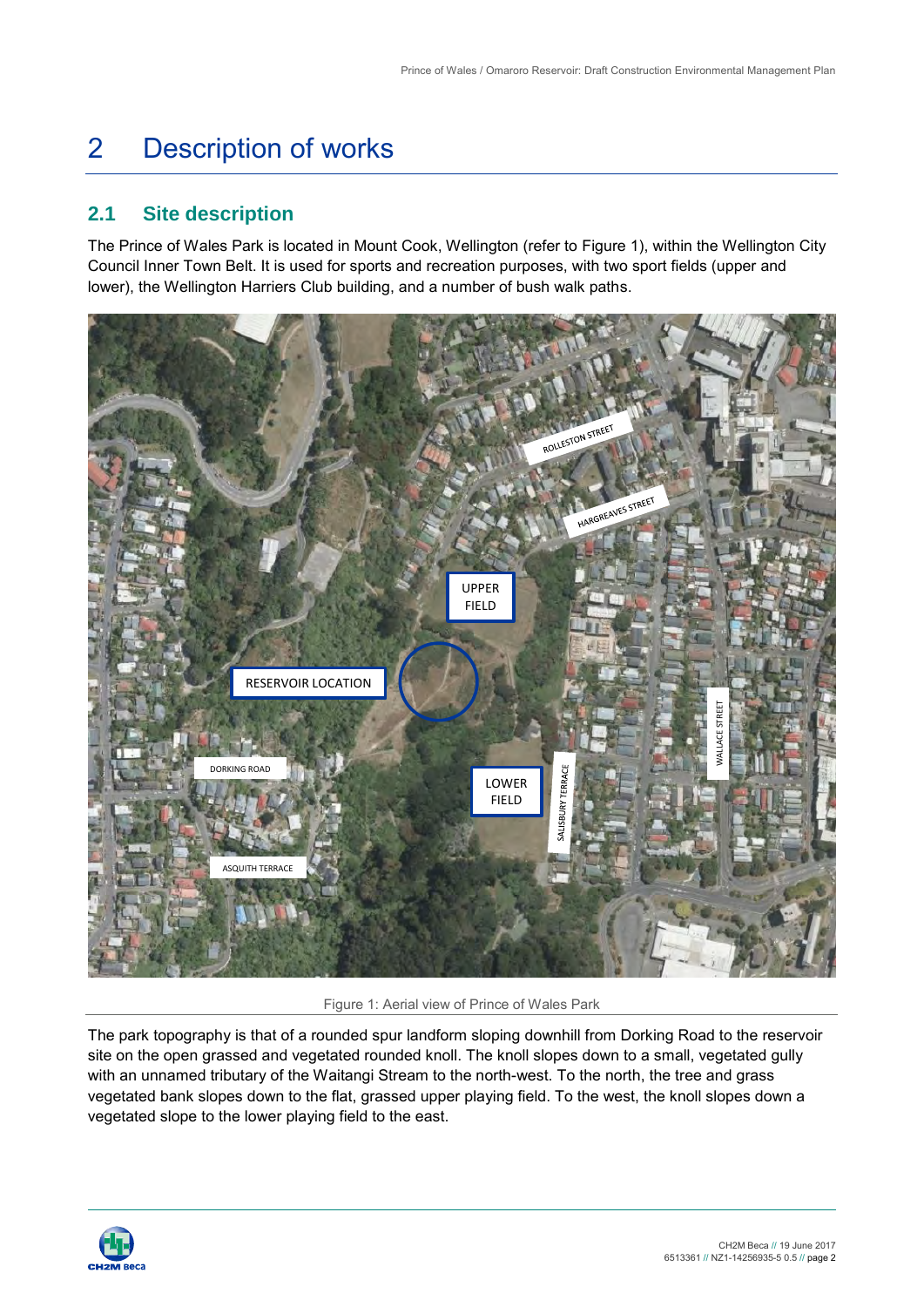are a number of existing pathways providing access through the Park, ranging from 'tracks through grass' to The Papawai Stream runs through the park site and along the western side of the lower playing field. There gravelled or paved pathways.

 The underlying geology is Rakaia terrane, described as sandstone with mudstone conglomerate basalt chert limestone<sup>1</sup>.

# **2.2 Project description**

 The works covered by this CEMP include the construction of the proposed reservoir, associated access, pipework and tie-ins to the existing network, and the potential for raising the upper and lower Prince of Wales Park playing fields.

This section sets out a description of the physical works involved and the anticipated construction activities.

 All dimensions, areas, and volumes are approximate; details may change as the design and construction methods are finalised.

#### **2.2.1 Reservoir structure**

In summary, the proposed Prince of Wales/Omāroro Reservoir structure has:

- a capacity of  $35,000$ m<sup>3</sup> (35ML)
- a footprint of 3,800 $m^2$  (reservoir) / 4,000 $m^2$  (reservoir + pipe tunnel)
- an internal diameter of 67.0m
- a wall height of 12.1m and total height of 15.5m.

 The reservoir includes high and low pressure inlets, outlets, overflow, scour, and a ducted air vent. Scour and overflow will be connected to the Rolleston Street stormwater network.

 The reservoir will be completely buried with the exception of two small access hatches on the roof of the reservoir and a 2.5m by 2.5m doorway and 10m wide service access area to the reservoir's buried service reservoir.. Cover over the reservoir roof will be 0.5 to 1.0m comprising a minimum of 200mm drainage and pipe tunnel. These accesses are necessary for the on-going operation and maintenance of the material and a minimum of 300mm topsoil to allow grassing.

 The ground surface beyond the reservoir walls will generally be 2H:1V. Steeper slopes may be adopted be stable and reinforcement with geogrid or similar may be required for slopes steeper than 1.7H to 1V. where required to tie into existing slopes or avoid filling ecologically sensitive areas. Any steeper slopes must

#### **2.2.2 Raising of the playing fields**

 Excess material from excavation of the reservoir site may be used to raise either one or both of the playing fields.

 The works described in this section have not yet been confirmed. Whether one or both of the fields will be used for disposal of excess material will be confirmed during detailed design and construction planning and will



-

 1 Heron D. W. (custodian) 2014. Geological Map of New Zealand 1:250 000. Institute of Geological & Nuclear Sciences.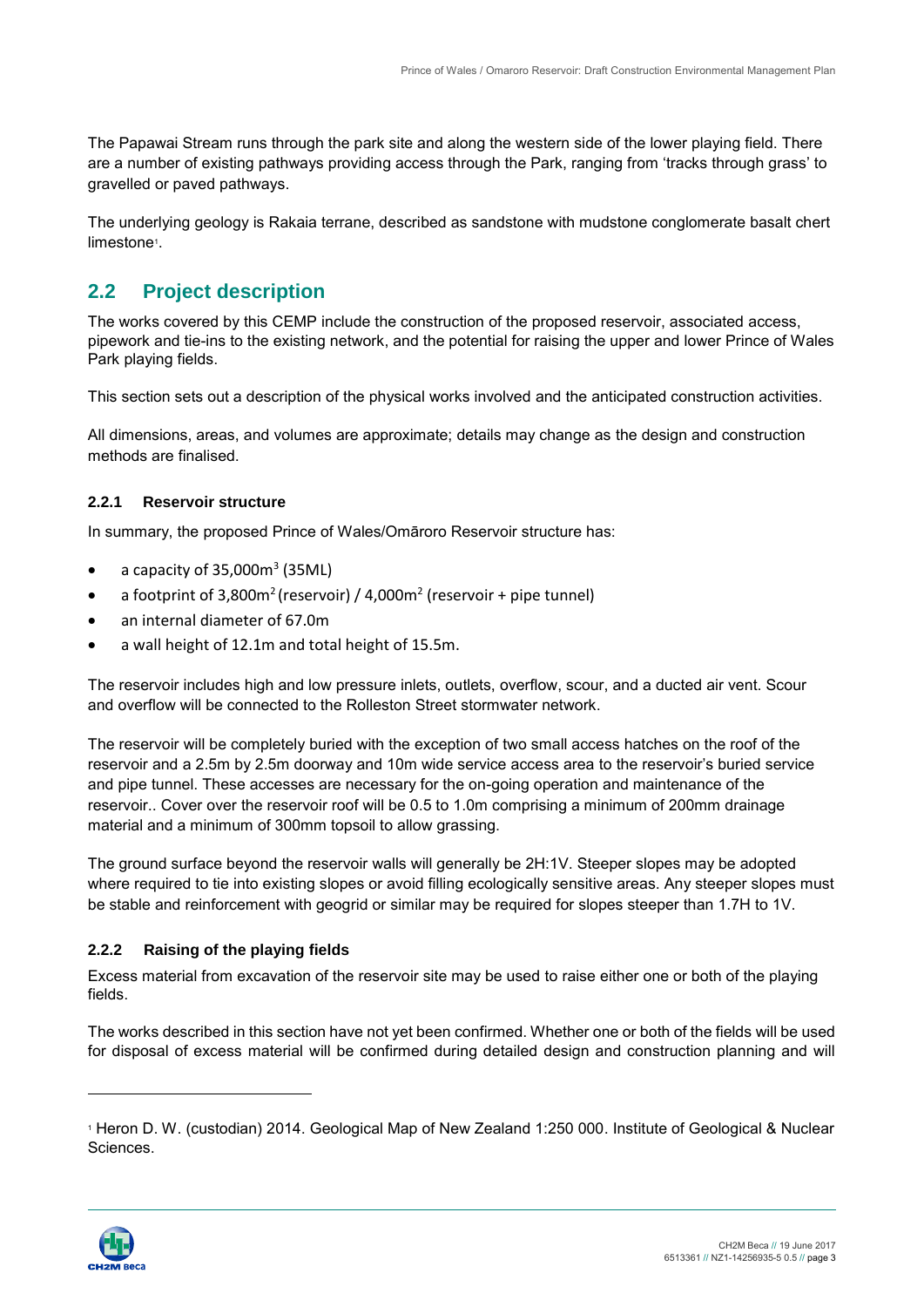depend on a range of factors including cost. These works would be described in an Outline Plan under section 176 of the RMA, to be provided to WCC at the appropriate time.

In summary, the works would involve:

Upper field:

- Raise the field approximately 1 m against the existing bank on the southern side of the field
- Slope the field at a 1:70 grade up to the centre of the field and back down towards the northern side of the field
- Install low retaining along parts of the northern and eastern boundaries
- Stormwater drainage to be concrete or grassed channel/swale with sumps along the northern and southern edges of the field

Lower field:

- Raise the field to 100 mm below the height of the existing flood bund along a central longitudinal ridge
- Slope the field at a 1:70 grade to the eastern and western edges
- Install a retaining wall  $(1 4.5 \text{ m high})$  along the eastern boundary adjacent Salisbury Terrace
- pipe at the northern end of the field and into a new Salisbury Terrace stormwater system **Stormwater drainage to be concrete or grassed channel/swale with sumps draining to a new stormwater**

In total, approximately 8,000 m<sup>3</sup> of material can be placed on the upper field and 7,800 m<sup>3</sup> on the lower field. Some 300  $\text{m}^3$  will also be used to upgrade the existing track between the two fields.

#### **2.2.3 Stockpiling**

Approximately 25,000 m<sup>3</sup> (in-situ) of material is expected to be stockpiled for re-use – either for backfilling storage is in the order of 30,000  $\mathrm{m}^{3}$ . During construction, material excavated from the reservoir site will be stored on the upper and lower fields. the reservoir or for raising the upper and/or lower fields. Assuming a bulking factor of 1.2, total required

 On the upper field, the stockpile will been limited to 4 m high, and its northern edge will be offset 25m from the residential property boundary to:

- Reduce the effects of the stockpile on these properties
- Allow space for displaced residents' parking (from Rolleston Street) along the north west edge of the field during construction
- Allow space for the installation and operation of erosion and sediment control measures
- Allow space to stockpile topsoil (no higher than 2m in height) for reuse.

 The southern side of the stockpile will be setback approximately 8 m from the toe of the steep bank above the field. This will provide a space for construction vehicle traffic along the southern side of the stockpile. manoeuvring, storage of other equipment and materials, and site offices. Flexibility exists within this field configuration to accommodate areas that may be needed for vehicle

 houses. The height of the stockpile is expected to be no more than 5.5 m above the raised field level. On the lower field, the stockpile will located towards the western side of the field, away from the nearest

Topsoil may be stockpiled on both fields. Topsoil stockpiles will be limited to 2m high to minimise compaction.

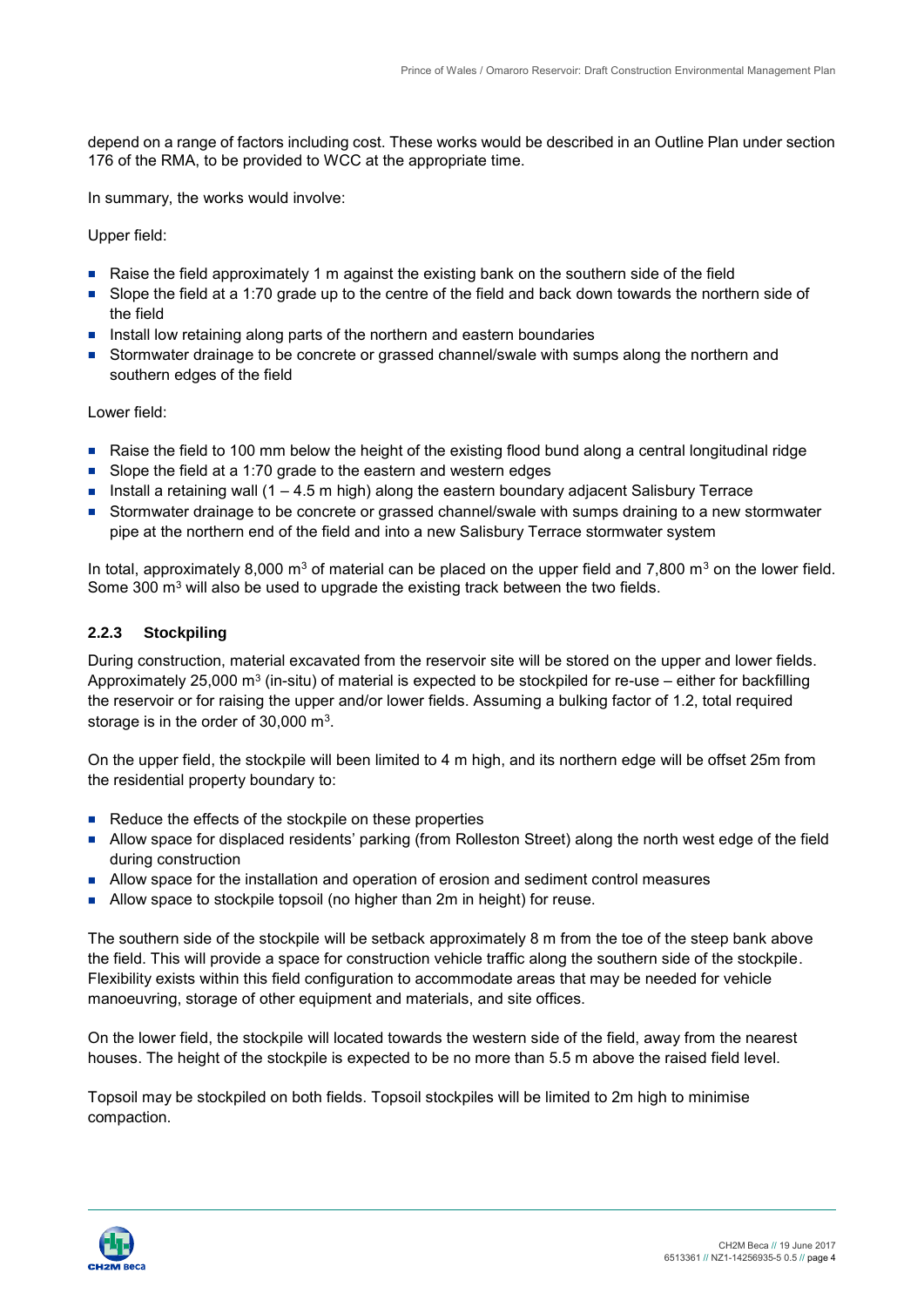#### **2.2.4 Dewatering**

 around 86 mRL so it is likely that groundwater will be encountered during excavation works. The nominal height for excavation for construction of the reservoir is 81.0 mRL (ie the base of the reservoir excavation is likely to be around this level). Geotechnical investigations in 2013 encountered groundwater at

 Some dewatering of the excavation may be required. Any groundwater encountered will be discharged as per stormwater from the site (either to land, water, or to the stormwater network) following treatment. If the groundwater is clean, then it may be discharged without treatment.

#### **2.2.5 Service relocations**

 Some modifications to existing services will be required to allow stockpiling of material on the upper and lower fields during construction and to facilitate permanent raising of the upper and lower. This will include replacement of an existing cast iron water main across upper field and relocation of an existing wastewater main on the lower field. Two additional water mains and Wellington Electricity 33 kV cables may also require relocation to allow raising of the fields.

 relocation, will be agreed with the relevant service providers during detailed design and construction Detailed requirements for relocation of services, including confirmation of whether other services require planning.

# **2.3 Construction staging and programme of works**

The construction is expected to be split five main stages:

- Site establishment
	- – Site accommodation set-up (site offices, site parking, changes to Rolleston Street parking)
	- – Site fencing
	- – Construction of erosion and sediment control measures (see **Appendix C**)
	- Construction of access tracks
	- Clearance of vegetation and top soil (with suitable top soil stockpiled for reuse)
	- – Service relocation
- **Reservoir excavation** 
	- – Excavation of material from reservoir site
	- – Stockpiling of excavated material on upper and/or lower fields
	- Removal of excess material from the site
	- Raising of the upper and/or lower fields may be done at this time to avoid double handling of material
- Reservoir construction
	- Construction of the reservoir and pipe tunnel including in-situ and precast concrete as required
	- – Connection of services
	- Import of required material and components to the site
	- – Testing
- **Backfill** 
	- – Bury reservoir using stockpiled material where possible
- Site restoration
	- Reinstatement and landscaping of the reservoir site including planting and reinstatement of tracks and pathways
	- Raising of the upper and/or lower fields (may be undertaken earlier in the construction process to reduce double handling of material) including construction of retaining walls and terramesh walls and installation of subsurface drainage where required

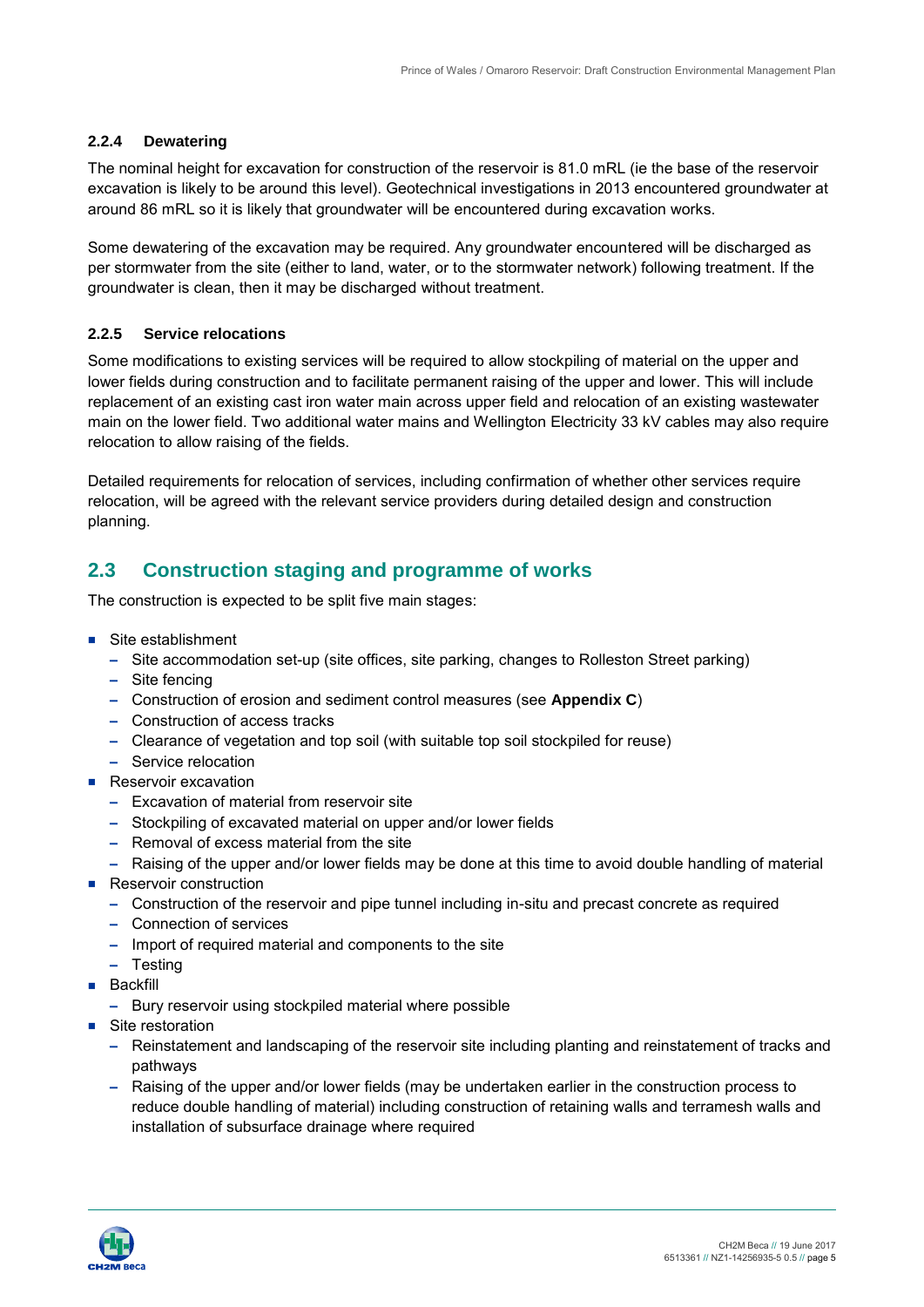- Reinstatement of the upper and/or lower fields including reshaping/levelling, installation of surface drainage, topsoiling, grassing, and marking

Actual staging and a high-level construction programme will be confirmed by the selected contractor prior to commencement of construction.

## **2.4 Hours of work**

 Hours of work of the Project will typically be 7.30am to 6pm Monday to Saturday. Generally no works will be undertaken on Sundays or Public Holiday Weekends.

 Heavy vehicle movements to and from the site associated with the export of excess fill material will generally are likely to occur outside of this time to allow appropriate traffic management measures to be put in place. be restricted to 9am to 3pm Monday to Friday and 7:30am to 6pm Saturday. Other heavy vehicle movements

 Bulk earthworks will generally be restricted to the earthworks season from 1 September to 31 May, unless otherwise agreed with WCC and GWRC. All bulk earthworks will be stabilised outside of these times unless otherwise approved except areas required for the maintenance of erosion and sediment control measures.

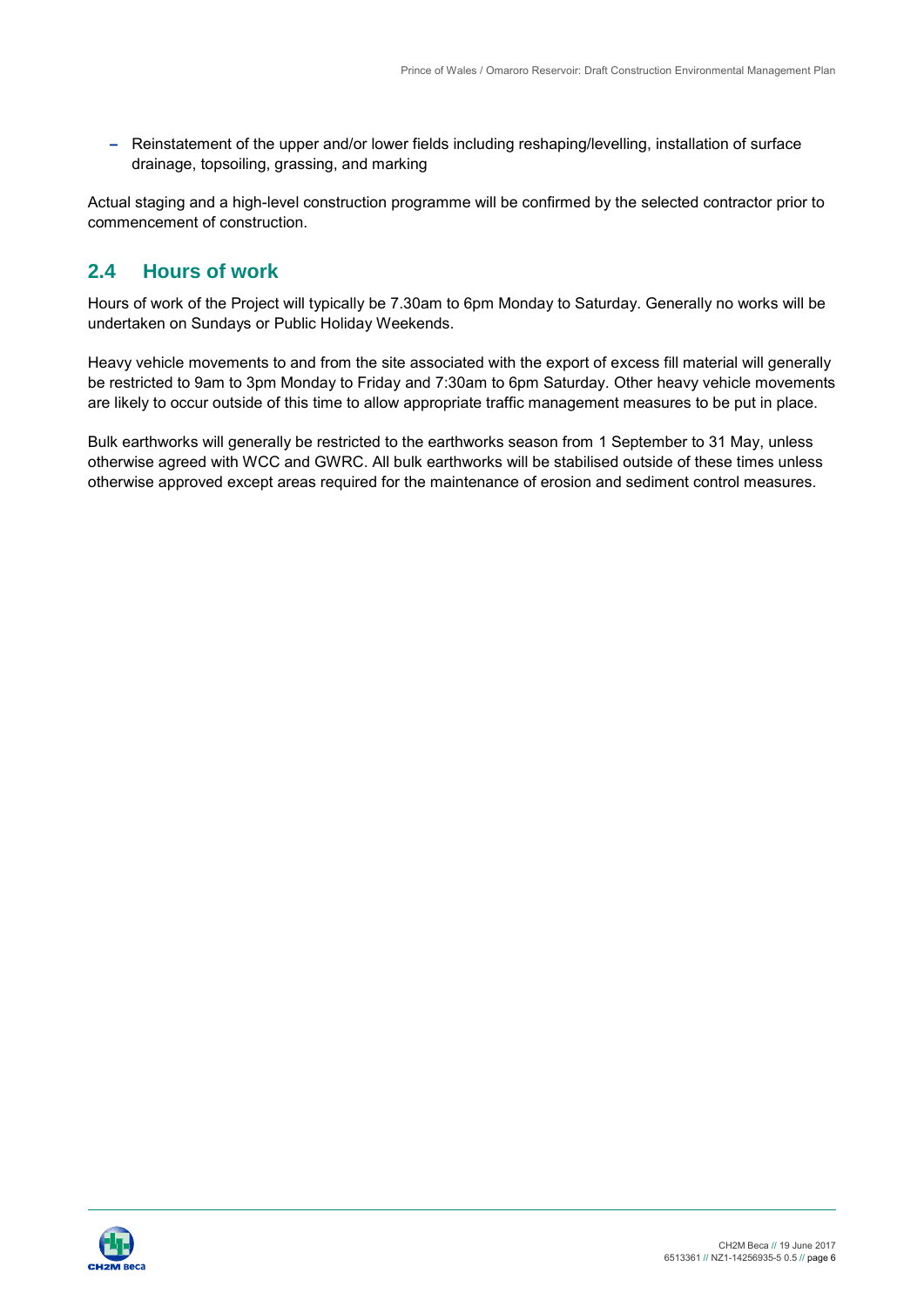#### 3 Project approvals

The Project has approvals under different pieces of legislation, including:

- An easement under the Wellington Town Belt Act 2016
- A designation under the Resource Management Act 1991 and the Wellington City District Plan
- Resource Consents under the Resource Management Act 1991, the operative Greater Wellington Regional Plans, and the proposed Natural Resources Plan
- Soil to Protect Human Health (TBC) ■ District Consents under National Environmental Standard for Assessing and Managing Contaminants in

The conditions associated with these approvals are attached in **Appendix A**.

Table 1 records where the content of this CEMP and its appendices meet these conditions:

| <b>Relevant condition</b> | <b>Corresponding element of this CEMP</b> |
|---------------------------|-------------------------------------------|
| <b>TBC</b>                |                                           |
|                           |                                           |
|                           |                                           |

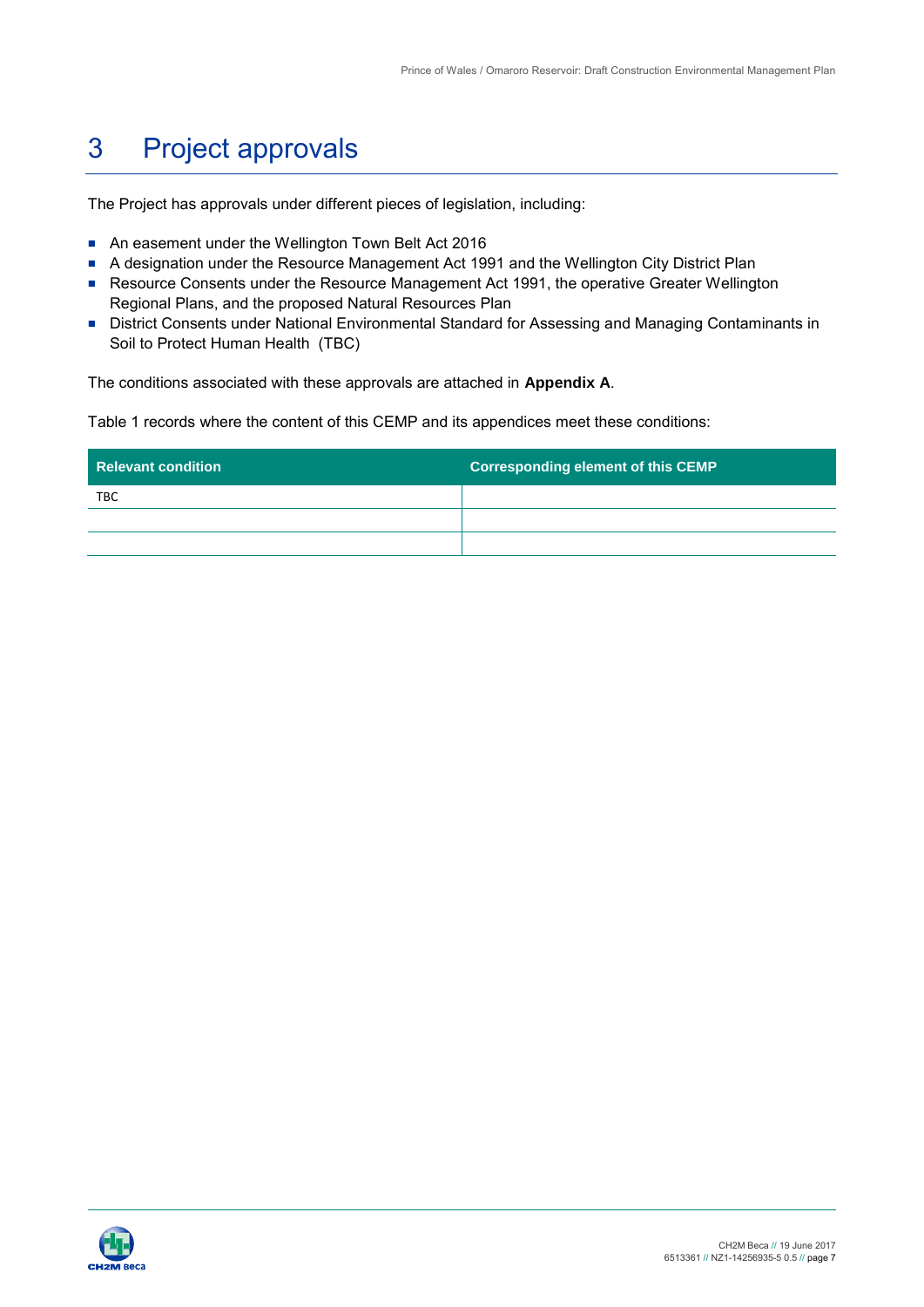#### 4 Operating procedures

## **4.1 Erosion and sediment control**

During construction, there is the potential for sediment-laden discharges to occur from exposed surfaces. If not appropriately managed, these discharges can have a negative impact on receiving environments.

 minimise the adverse effects associated with land disturbing activities. A Construction Erosion and Sediment Control Plan (CESCP, to be attached as **Appendix C**) will set out the erosion and sediment control principles and methodologies that will be adopted during construction to

 A draft CESCP is provided with the Assessment of Environmental Effects for the Project. The final version of the CESCP will be developed by WCC, WWL, or their appointed contractor following award of the physical works contract and prior to commencement of construction. This final CESCP should be prepared in general accordance with the draft CESCP and must be certified by GWRC prior to commencement of construction.

 The principles set out in the CESCP will be used by the contractor to prepare phase-specific erosion and sediment control plans (phase-specific ESCPs), which will detail the actual controls, practices, and mitigation to be implemented for the various construction stages. The phase-specific ESCPs must be certified by GWRC prior to commencement of the relevant phase.

#### **4.2 Dust**

 Dust can affect human health and can be a nuisance to surrounding residents and members of the public using nearby walkways and open space areas. Dust can also affect plant life and contribute to sediment load in nearby waterbodies.

 The biggest contributing factor to dust generation is the area of unstabilised land within the construction footprint. In terms of meteorological conditions, rainfall and wind speed are the two key factors that influence dust mobilisation.

Key mitigation measures to manage the generation of dust, as set out in the draft CESCP, are:

- Minimising soil exposed through staging of works and by stabilising completed areas as soon as possible
- **Wetting of exposed surfaces with water spray**
- Consolidating loose surface material
- **Minimising drop heights when loading and unloading vehicles**

## **4.3 Noise and vibration**

 Construction noise and vibration can be very emotive issues for residents living close to the Project. The key minimising the creation of noise and vibration as far as practicable. to mitigating these nuisance issues is keeping residents well informed of the construction programme and

 A Construction Noise and Vibration Management Plan (CNVMP, to be attached as **Appendix D**) will set out predicted noise and vibration levels, mitigation measures, monitoring requirements and communication processes that will be adopted during construction.

 A draft CNVMP has not been prepared, so the CNVMP will be prepared by a suitably qualified person on behalf of WCC, WWL, or their appointed contractor following award of the physical works contract and prior to commencement of construction.

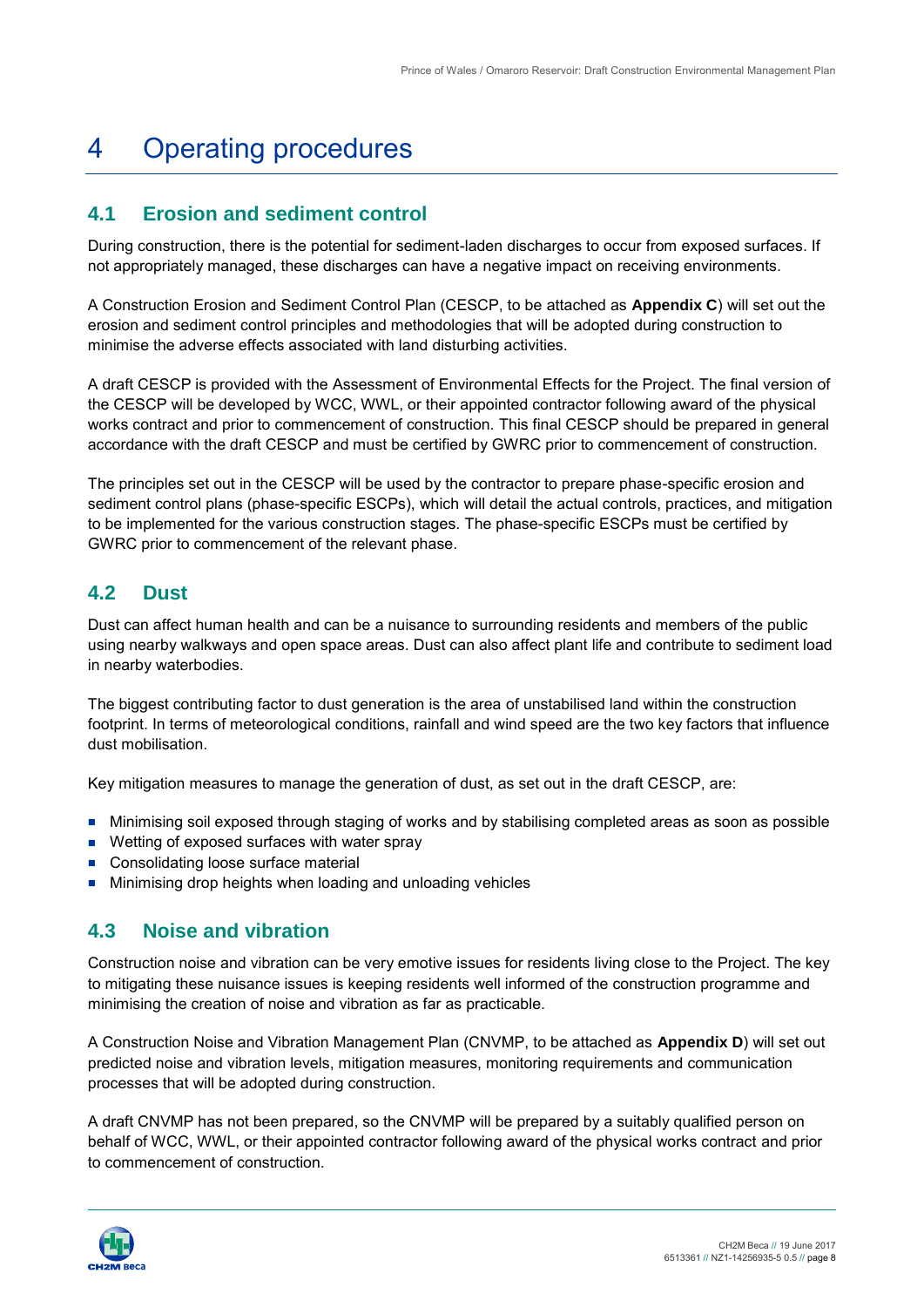The CNVMP should include those matters identified in Sections 5 and 6 of the Construction Noise Assessment included in the Assessment of Environmental Effects for the Project, including:

- Noise and vibration mitigation measures, eg:
	- – Guidance on loading of trucks selection of loading and unloading locations where possible away from sensitive receivers and avoiding dumping material from height
	- – Maintenance of construction equipment to minimise noise
	- – Maintenance of the surface of Rolleston Street to minimise vibration
	- Consideration of alternatives to tonal reversing alarms
	- Consideration of use of noise barriers where they may be effective
	- – Guidance on minimising construction traffic noise such as limited speed and prohibiting engine braking
	- Means to address vibration concerns such as vibration monitoring and the potential for preconstruction surveys of the closest buildings
- **Procedures for any works required outside of typical working hours**
- **Monitoring**
- Contingency measures
- Community liaison
- Staff training

The CNVMP must be certified by WCC prior to commencement of construction.

# **4.4 Construction traffic**

 A Construction Traffic Management Plan (CTMP, to be attached as **Appendix E**) will set out the procedures, associated with Project, especially related to the removal of excess material from the site. requirements, and standards that will be adopted during construction to minimise the traffic effects

 A draft CTMP is provided with the Assessment of Environmental Effects for the Project. The final version of the CTMP will be developed by WCC, WWL, or their appointed contractor following award of the physical works contract and prior to commencement of construction. This final CTMP should be prepared in general accordance with the draft CTMP and must be certified by WCC prior to commencement of construction.

 The principles set out in the CTMP will be used by the contractor to prepare site specific traffic management plans (SSTMPs), which will detail the actual controls and measures to be implemented for the various the relevant works. activities associated with construction. The SSTMPs must be certified by WCC prior to commencement of

## **4.5 Accidental discovery protocol**

 An Accidental Discovery Protocol (ADP, to be attached as **Appendix F**), to be implemented in the event of an unexpected cultural or archaeological find, will be developed for the Project. The ADP will be prepared in consultation with the Port Nicholson Trust and Ngati Toa and shall provide for tikanga protocols if discoveries are made.

 The ADP will be developed by WCC, WWL, or their appointed contractor following award of the physical works contract and prior to commencement of construction.

## **4.6 Landscape management**

 A Landscape Management Plan (LMP, to be attached as **Appendix G**) will set out the landscape strategy for remediation of the site as well as methods, procedures and outcomes.

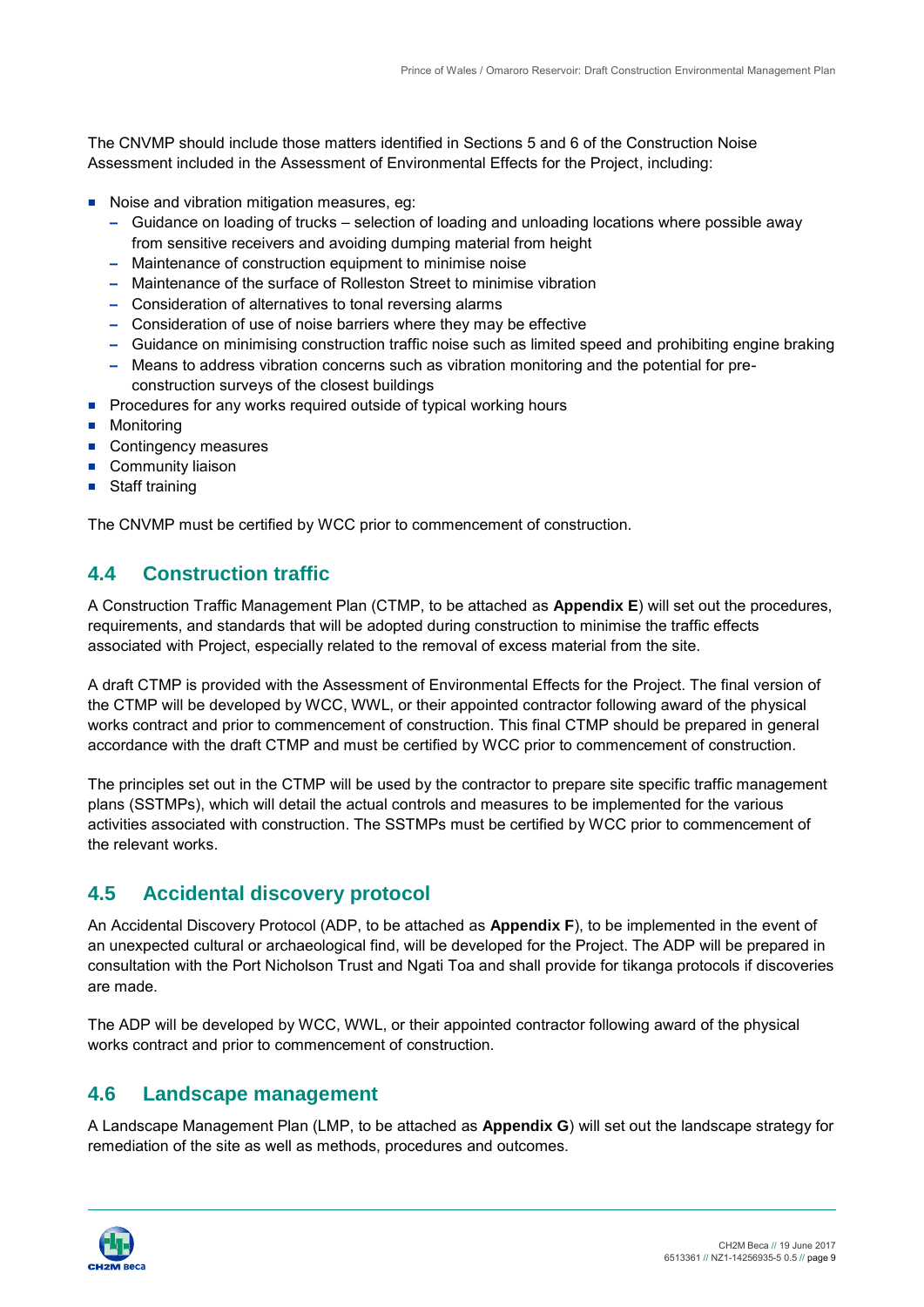The LMP will be developed by a suitable qualified person on behalf of WCC, WWL, or their appointed contractor following award of the physical works contract and prior to commencement of construction.

 The LMP should include those matters identified in the Landscape and Visual Assessment included in the Assessment of Environmental Effects, including:

- A final landscape strategy
- Vegetation clearance/retention plans that clearly identify vegetation that will not be removed
- **Methods for identifying and marking vegetation to be retained**
- Planting plans
- **Planting monitoring and maintenance period requirements including planting success targets**
- **Planting specifications including the use of eco-sourced plants where available**

The LMP must be certified by WCC prior to commencement of construction.

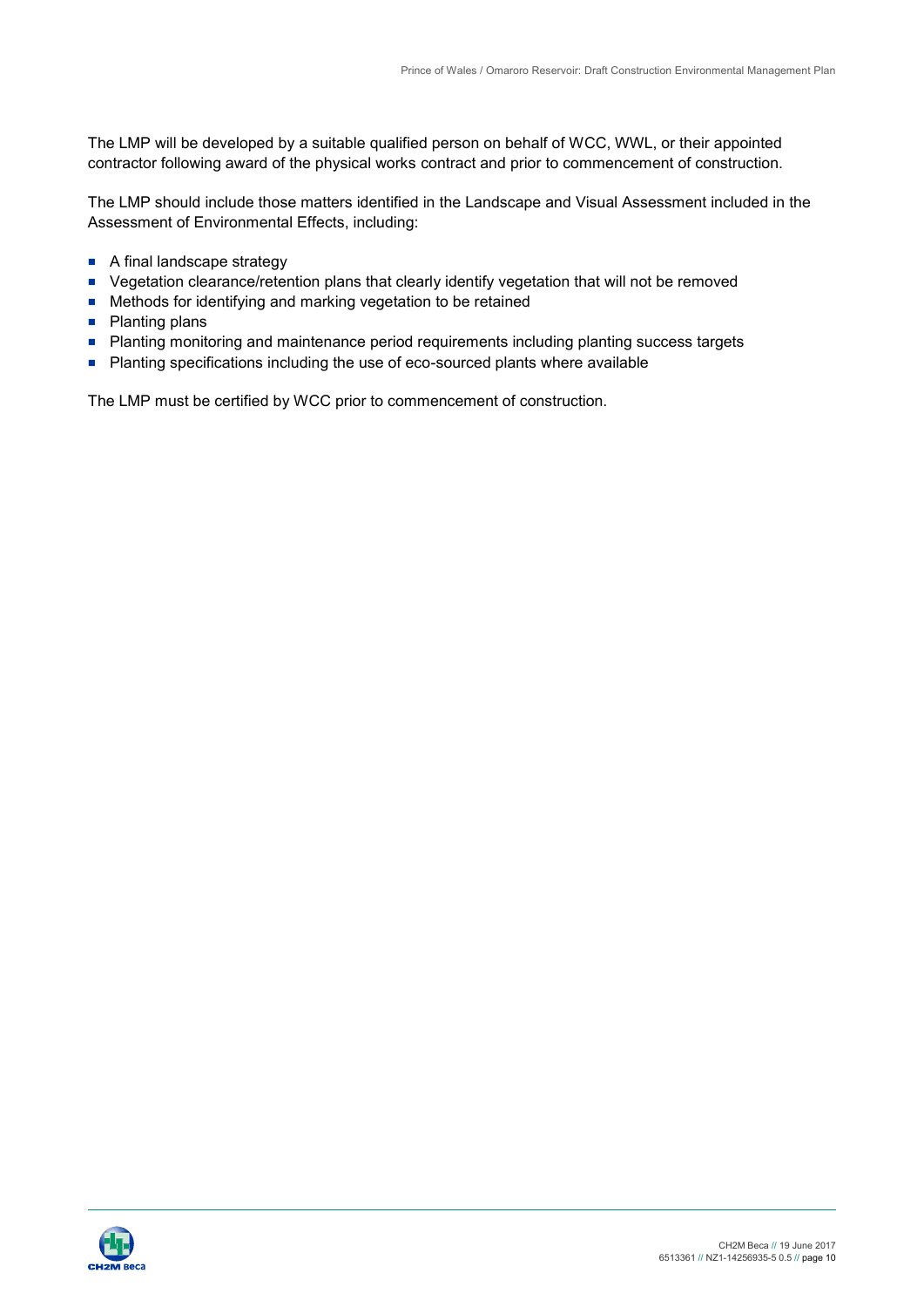#### 5 Incident management

An environmental incident management process sets out the actions that should be undertaken in response to any environmental incident including discharges from the site.

Environmental incidents include:

- $\blacksquare$  Incidents with an actual effect on the environment
- Incidents with the potential to cause an effect but does not and/or which has no material effect on the environment (eg spills contained within the site)

WCC and GWRC should be notified as soon as practicable within 1 working day of identification of any of the following where there is an actual effect on the environment:

- A discharge of any contaminant (including sediment in excess of the triggers set out in the ESCP) to any waterbody
- A construction nuisance effect (noise, vibration, dust) exceeding any limits set by the Project consents
- A discharge from any non-stabilised area that is not treated by erosion and sediment control measures required the ESCP
- **The failure of any erosion and sediment control device**
- **Unconsented removal, loss, or damage to vegetation**
- An unexpected archaeological or cultural discovery
- Any other incident which either directly or indirectly causes, or is likely to cause, adverse ecological effects that are not authorised by the designation or a resource consent

 Notification of WCC and GWRC can be by telephone, email, or an alternative method as agreed with the councils.

As soon as practicable following an environmental incident, WWL or their chosen contractor shall:

- Re-establish control measures where these have failed
- **Example 1** Establish control measures where these have not been implemented in accordance with the relevant management plan
- **Update the relevant management plan and establish additional control measures where it is identified that** these are required
- Liaise with WCC/GWRC to establish if any remediation or rehabilitation is required and whether such remediation or rehabilitation is practical to implement
- Carry out any remedial action as required by and to the satisfaction of WCC/GWRC

An environmental incident register must be maintained during construction of the reservoir and include incidents that has the potential to cause effects as well as those with actual effects. As far as practicable, the register shall include:

- **Location, date and time of the incident**
- $\blacksquare$  The nature, manner, and cause of the incident
- Weather conditions at the time of the event
- The outcome of the investigation into the incident
- **EXT** Measures taken to respond to the incident including any remedial actions

This record shall be maintained on site and shall be made available to WCC and GWRC upon request.

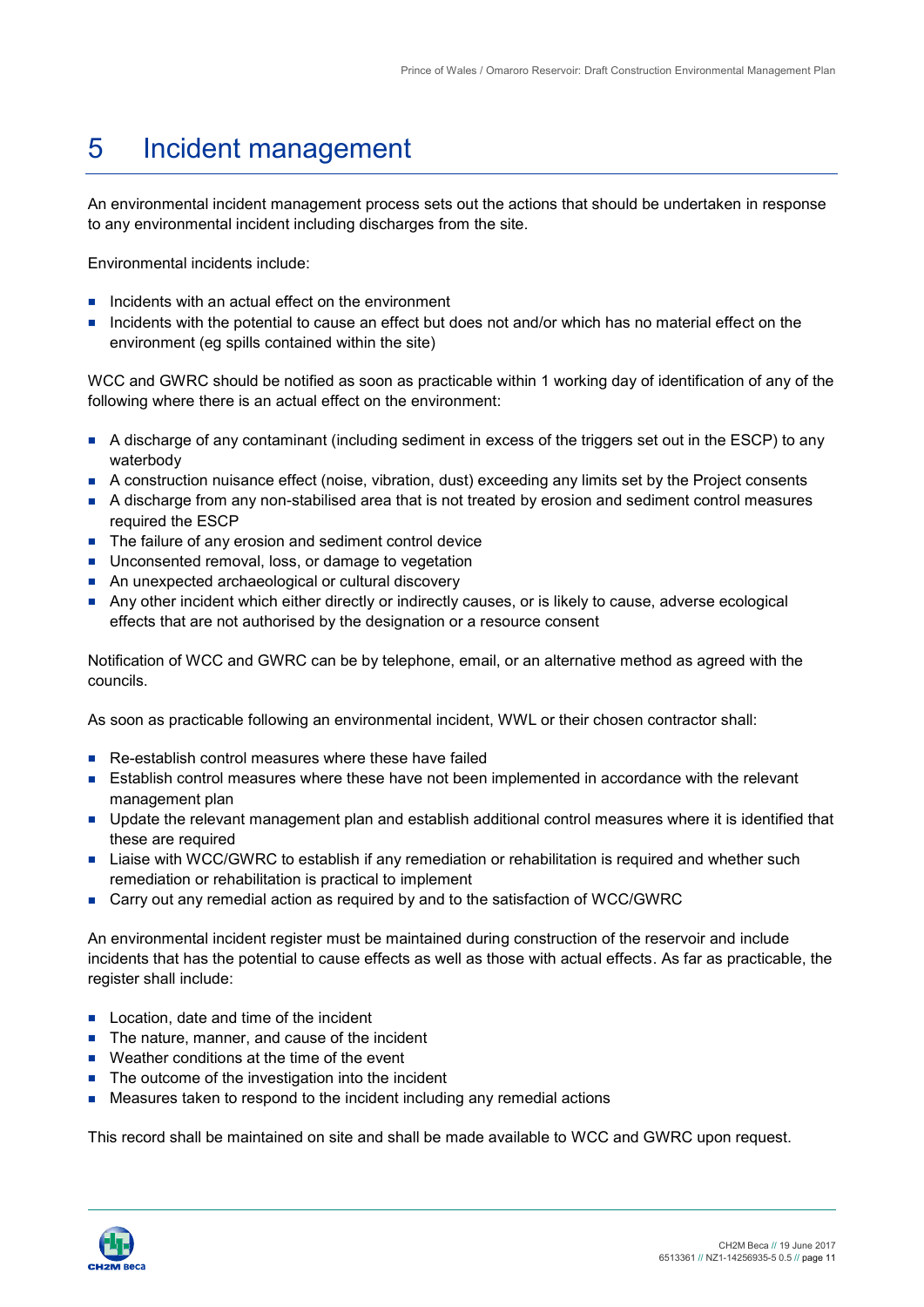#### 6 Complaints management

 A complaints management process allows members of the public to raise issues and concerns and to feel that these issues and concerns are being responded to in an appropriate and timely fashion. A contact phone number and email address should be publically advertised and included on all project signage to allow the public to contact the Project team.

To ensure that complaints are appropriately managed, WWL or their chosen contractor should:

- Acknowledge the complaint within 2 working days
- Promptly investigate, identify the urgency associated with the complaint, and communicate that to the complainant
- reasonable grounds for the complaint within 10 working days of receiving the complaint or such sooner time as may be reasonably necessary in the circumstances Take reasonable steps to remedy or mitigate the matters giving rise to the complaint if there are

A complaints register must be maintained during construction of the reservoir. As far as practicable, the register shall include:

- The name and address (where this has been provided) of the complainant
- The nature of the complaint
- Location, date and time of the complaint and also of the alleged event
- Weather conditions at the time of the event and including wind direction and approximate wind strength if the complaint relates to air quality or noise
- The outcome of the investigation into the complaint
- Measures taken to respond to the complaint including any remedial actions
- Any other activities in the area, unrelated to the construction, which may have contributed to the complaint (such as non-Project construction, fires, traffic accidents or unusually dusty conditions generally)

This record shall be maintained on site and shall be made available to WCC and GWRC upon request

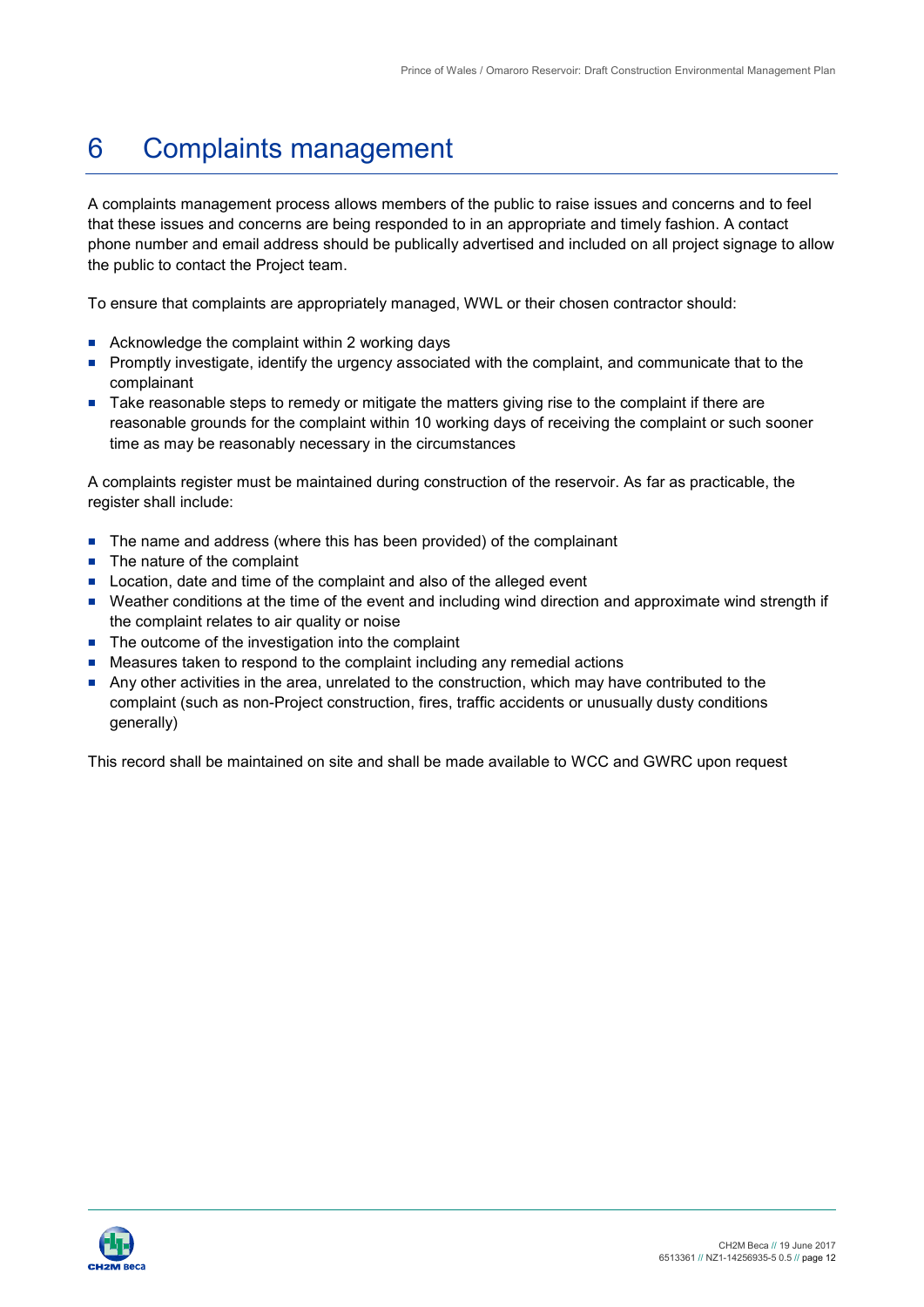#### 7 Roles and responsibilities

#### **7.1 Structure and responsibilities**

 This section details key project personnel and their responsibilities in relation to environmental management. There are 4 key roles under this CEMP. These roles may be revised during finalisation of this CEMP to ensure that the plan aligns with the structure of the selected contract type and contractor.

#### **Wellington Water Project Manager**

**Responsible for management of contract and ultimate responsibility for compliance with all approvals and** legislation

#### **Project Manager**

- Responsibility for delivery of the Project and compliance with conditions of all approvals
- **E** Ensure all team members comply with conditions of all approvals and this CEMP
- **Provide adequate resources are provided to manage environmental issues and obligations**

#### **Construction Manager**

- **Ensures there is a system in place to prevent works from proceeding without appropriate sign-offs**
- Develops, implements, and monitors construction activities to ensure compliance with conditions of all approvals and this CEMP
- Reviews environmental incidents and complaints with the Environmental Lead and acts to address issues where needed
- relations protocols Briefs all site staff, subcontractors, and suppliers on environmental operating procedures and community

#### **Environmental lead**

- **Develops, implements, and monitors environmental management systems (including the CEMP)**
- **Manages and co-ordinates compliance with all approvals, conditions, and management plans**
- designed, installed, maintained, and modified as appropriate for each stage of works Overviews the implementation of erosion and sediment control measures to ensure they are robustly
- **Manages response to environmental incidents and complaints**

## **7.2 Contact details**

| <b>Role</b>                                | <b>Name</b> | <b>Contact details</b> |
|--------------------------------------------|-------------|------------------------|
| Wellington Water project manager           | <b>TBC</b>  | Phone:<br>Email:       |
| Project manager                            | <b>TBC</b>  | Phone:<br>Email:       |
| Construction manager                       | <b>TBC</b>  | Phone:<br>Email:       |
| Environmental Lead                         | <b>TBC</b>  | Phone:<br>Email:       |
| Wellington City Council compliance contact | <b>TBC</b>  | Phone:<br>Email:       |